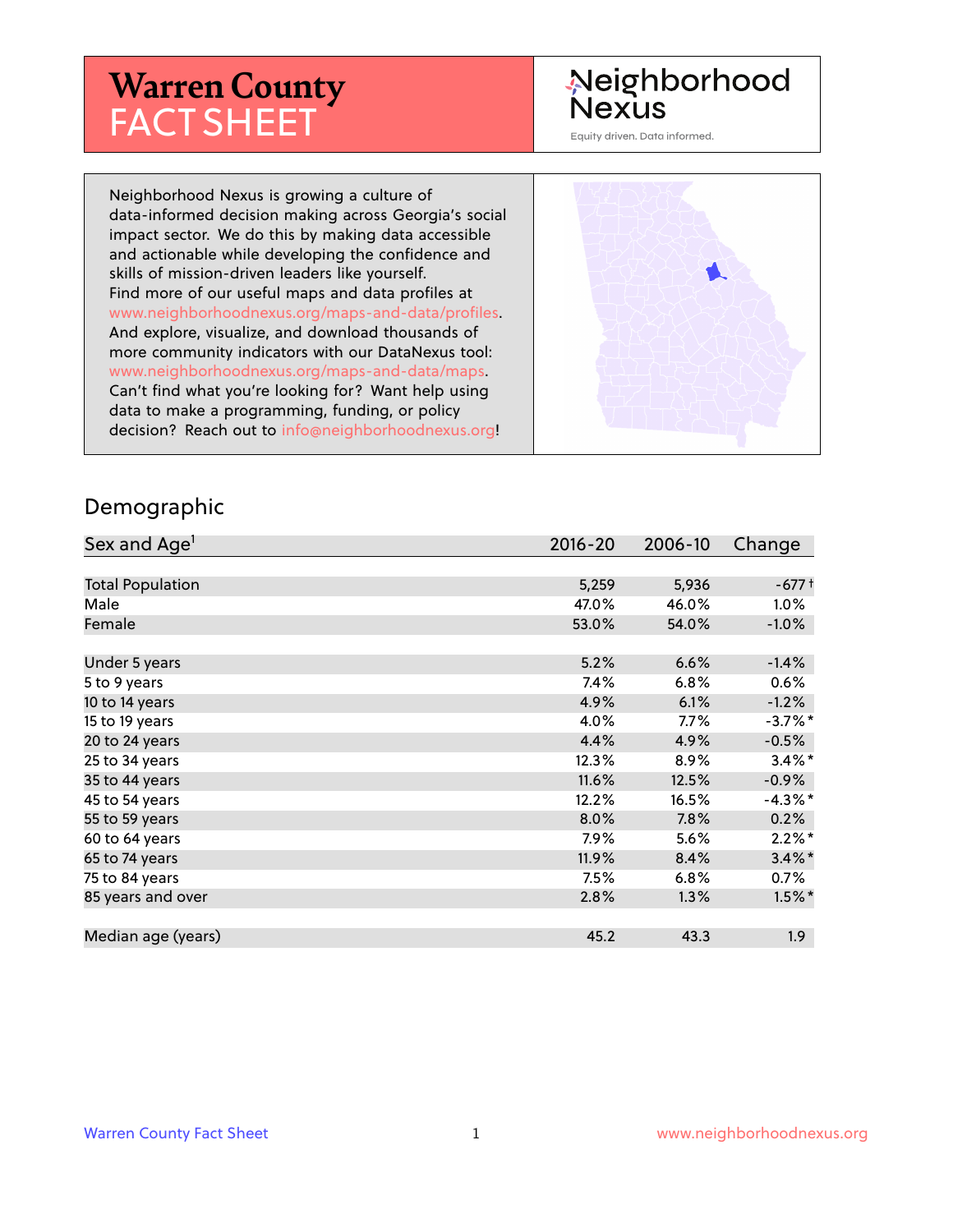# Demographic, continued...

| Race <sup>2</sup>                                            | $2016 - 20$ | 2006-10 | Change     |
|--------------------------------------------------------------|-------------|---------|------------|
| <b>Total population</b>                                      | 5,259       | 5,936   | $-677$ t   |
| One race                                                     | 99.6%       | 100.0%  | $-0.4%$    |
| White                                                        | 37.7%       | 37.0%   | 0.8%       |
| <b>Black or African American</b>                             | 60.9%       | 62.9%   | $-2.0\%$ * |
| American Indian and Alaska Native                            | 0.0%        | 0.0%    | 0.0%       |
| Asian                                                        | 1.0%        | 0.2%    | $0.8\%$ *  |
| Native Hawaiian and Other Pacific Islander                   | 0.0%        | 0.0%    | 0.0%       |
| Some other race                                              | 0.0%        | 0.0%    | 0.0%       |
| Two or more races                                            | 0.4%        | 0.0%    | 0.4%       |
| Race alone or in combination with other race(s) <sup>3</sup> | $2016 - 20$ | 2006-10 | Change     |
| Total population                                             | 5,259       | 5,936   | $-677$ t   |
| White                                                        | 38.1%       | 37.0%   | 1.2%       |
| <b>Black or African American</b>                             | 61.0%       | 62.9%   | $-1.9%$ *  |
| American Indian and Alaska Native                            | 0.1%        | 0.0%    | 0.1%       |
| Asian                                                        | 1.0%        | 0.2%    | $0.8\%$ *  |
| Native Hawaiian and Other Pacific Islander                   | 0.0%        | 0.0%    | 0.0%       |
| Some other race                                              | 0.1%        | 0.0%    | 0.1%       |
| Hispanic or Latino and Race <sup>4</sup>                     | $2016 - 20$ | 2006-10 | Change     |
| <b>Total population</b>                                      | 5,259       | 5,936   | $-677+$    |
| Hispanic or Latino (of any race)                             | 0.0%        | 0.1%    | $-0.1%$    |
| Not Hispanic or Latino                                       | 100.0%      | 99.9%   | 0.1%       |
| White alone                                                  | 37.7%       | 37.0%   | 0.8%       |
| Black or African American alone                              | 60.9%       | 62.8%   | $-1.9%$ *  |
| American Indian and Alaska Native alone                      | 0.0%        | 0.0%    | 0.0%       |
| Asian alone                                                  | 1.0%        | 0.2%    | $0.8\%$ *  |
| Native Hawaiian and Other Pacific Islander alone             | 0.0%        | $0.0\%$ | 0.0%       |
| Some other race alone                                        | 0.0%        | 0.0%    | 0.0%       |
| Two or more races                                            | 0.4%        | 0.0%    | 0.4%       |
| U.S. Citizenship Status <sup>5</sup>                         | $2016 - 20$ | 2006-10 | Change     |
| Foreign-born population                                      | 50          | 3       | $47*$      |
| Naturalized U.S. citizen                                     | 18.0%       | 100.0%  | $-82.0%$ † |
| Not a U.S. citizen                                           | 82.0%       | 0.0%    | 82.0%      |
|                                                              |             |         |            |
| Citizen, Voting Age Population <sup>6</sup>                  | $2016 - 20$ | 2006-10 | Change     |
| Citizen, 18 and over population                              | 4,138       | 4,514   | $-376*$    |
| Male                                                         | 46.3%       | 45.2%   | 1.0%       |
| Female                                                       | 53.7%       | 54.8%   | $-1.0%$    |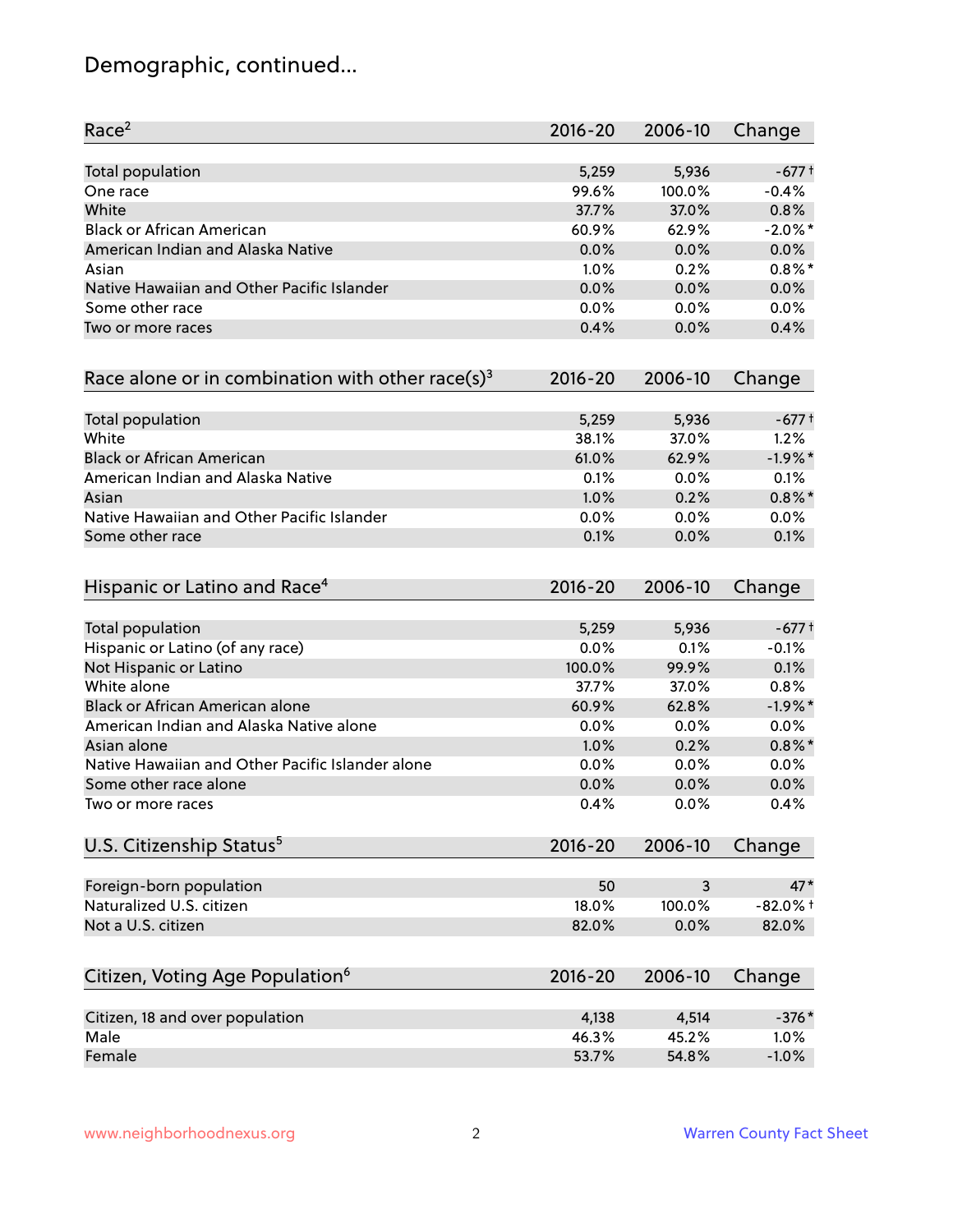#### Economic

| Income <sup>7</sup>                                 | $2016 - 20$ | 2006-10 | Change    |
|-----------------------------------------------------|-------------|---------|-----------|
|                                                     |             |         |           |
| All households                                      | 2,261       | 2,357   | $-96$     |
| Less than \$10,000                                  | 15.1%       | 19.3%   | $-4.2%$   |
| \$10,000 to \$14,999                                | 7.7%        | 9.3%    | $-1.6%$   |
| \$15,000 to \$24,999                                | 8.7%        | 14.2%   | $-5.5%$   |
| \$25,000 to \$34,999                                | 13.4%       | 13.7%   | $-0.4%$   |
| \$35,000 to \$49,999                                | 18.4%       | 19.8%   | $-1.5%$   |
| \$50,000 to \$74,999                                | 19.5%       | 12.6%   | $6.9\%$ * |
| \$75,000 to \$99,999                                | 4.4%        | 6.1%    | $-1.6%$   |
| \$100,000 to \$149,999                              | 8.9%        | 3.3%    | $5.7\%$ * |
| \$150,000 to \$199,999                              | 2.5%        | 0.8%    | $1.7\%$ * |
| \$200,000 or more                                   | 1.5%        | 1.0%    | 0.5%      |
| Median household income (dollars)                   | 38,250      | 31,043  | 7,207*    |
| Mean household income (dollars)                     | 54,322      | 38,820  | 15,502*   |
| With earnings                                       | 65.2%       | 64.8%   | 0.4%      |
| Mean earnings (dollars)                             | 60,757      | 44,424  | 16,333*   |
| <b>With Social Security</b>                         | 42.3%       | 38.6%   | 3.7%      |
| Mean Social Security income (dollars)               | 17,461      | 12,377  | 5,084*    |
| With retirement income                              | 20.6%       | 14.6%   | $6.0\%$ * |
| Mean retirement income (dollars)                    | 20,812      | 14,062  | $6,751*$  |
| With Supplemental Security Income                   | 11.7%       | 9.1%    | 2.6%      |
| Mean Supplemental Security Income (dollars)         | 8,522       | 7,848   | 674       |
| With cash public assistance income                  | 2.6%        | 2.3%    | 0.2%      |
| Mean cash public assistance income (dollars)        | 3,660       | 2,553   | 1,108     |
| With Food Stamp/SNAP benefits in the past 12 months | 29.9%       | 19.2%   | 10.8%*    |
|                                                     |             |         |           |
| Families                                            | 1,519       | 1,583   | -64       |
| Less than \$10,000                                  | 12.8%       | 12.8%   | 0.0%      |
| \$10,000 to \$14,999                                | 2.8%        | 5.7%    | $-2.9%$   |
| \$15,000 to \$24,999                                | 9.9%        | 13.9%   | $-4.0%$   |
| \$25,000 to \$34,999                                | 13.7%       | 14.5%   | $-0.8%$   |
| \$35,000 to \$49,999                                | 15.0%       | 24.3%   | $-9.2%$   |
| \$50,000 to \$74,999                                | 21.2%       | 13.6%   | 7.6%      |
| \$75,000 to \$99,999                                | 6.6%        | 8.1%    | $-1.6%$   |
| \$100,000 to \$149,999                              | 13.0%       | 4.4%    | $8.7\%$ * |
| \$150,000 to \$199,999                              | 3.4%        | 1.1%    | $2.3\%$ * |
| \$200,000 or more                                   | 1.6%        | 1.5%    | 0.1%      |
| Median family income (dollars)                      | 44,058      | 36,925  | $7,133*$  |
| Mean family income (dollars)                        | 59,853      | 46,006  | 13,847*   |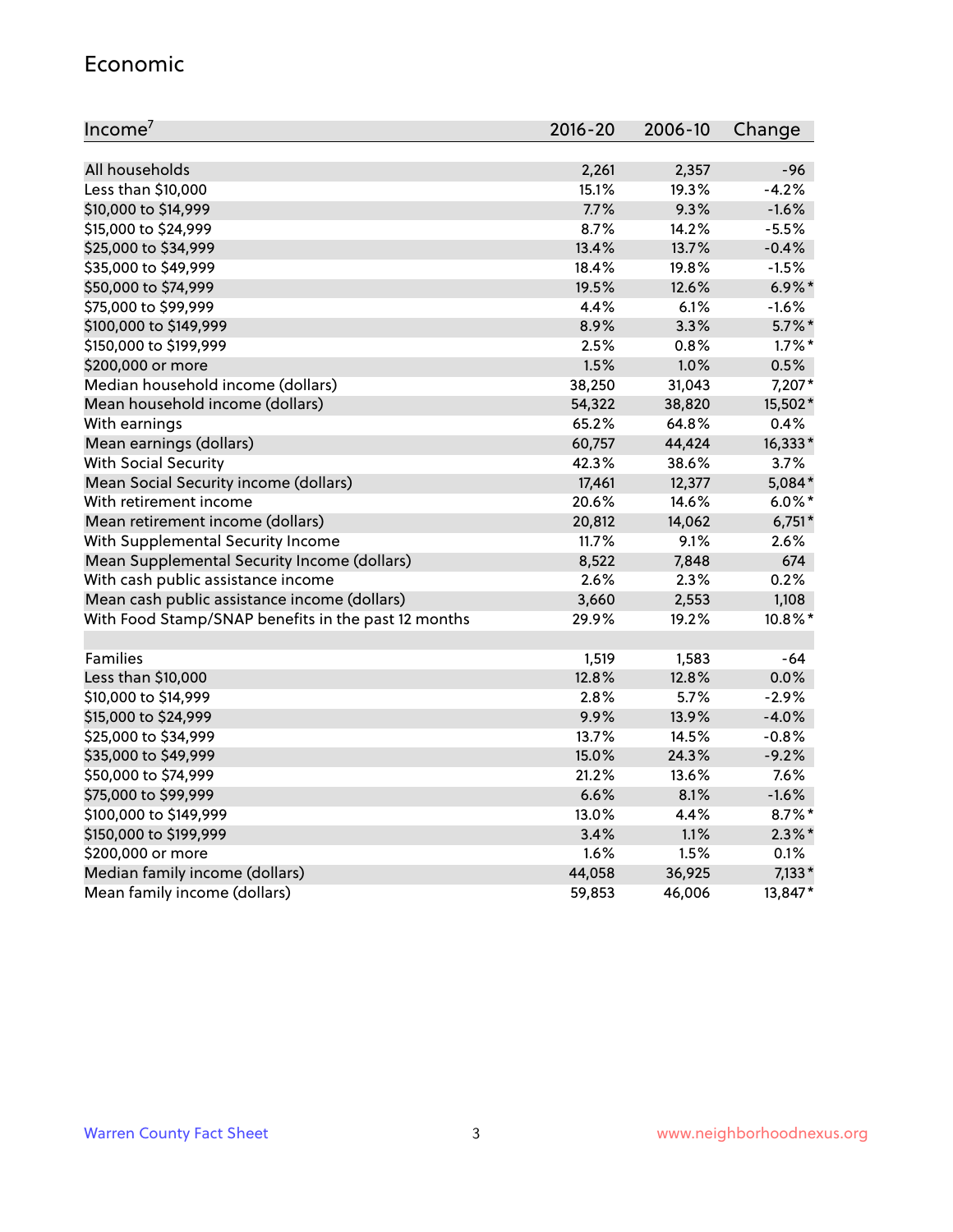### Economic, continued...

| Income, continued <sup>8</sup>                                        | $2016 - 20$ | 2006-10 | Change             |
|-----------------------------------------------------------------------|-------------|---------|--------------------|
|                                                                       |             |         |                    |
| Nonfamily households                                                  | 742         | 774     | $-32$              |
| Median nonfamily income (dollars)                                     | 26,563      | 15,515  | 11,048*            |
| Mean nonfamily income (dollars)                                       | 41,403      | 23,609  | 17,794*            |
| Median earnings for workers (dollars)                                 | 29,004      | 24,653  | 4,351              |
| Median earnings for male full-time, year-round workers<br>(dollars)   | 42,813      | 33,349  | 9,464*             |
| Median earnings for female full-time, year-round workers<br>(dollars) | 30,484      | 21,884  | 8,600*             |
| Per capita income (dollars)                                           | 24,547      | 15,987  | 8,560*             |
| Families and People Below Poverty Level <sup>9</sup>                  | $2016 - 20$ | 2006-10 | Change             |
|                                                                       |             |         |                    |
| <b>All families</b>                                                   | 22.6%       | 20.5%   | 2.2%               |
| With related children under 18 years                                  | 49.9%       | 37.7%   | 12.3%              |
| With related children under 5 years only                              | 35.0%       | 61.5%   | $-26.5%$           |
| Married couple families                                               | 2.2%        | 4.9%    | $-2.7%$            |
| With related children under 18 years                                  | 2.1%        | 4.9%    | $-2.9%$            |
| With related children under 5 years only                              | 0.0%        | 0.0%    | 0.0%               |
| Families with female householder, no husband present                  | 49.4%       | 52.3%   | $-2.9%$            |
| With related children under 18 years                                  | 76.5%       | 74.0%   | 2.5%               |
| With related children under 5 years only                              | 42.1%       | 82.1%   | -39.9%*            |
| All people                                                            | 25.7%       | 25.7%   | $-0.1%$            |
| Under 18 years                                                        | 45.9%       | 39.4%   | 6.5%               |
| Related children under 18 years                                       | 45.9%       | 39.4%   | 6.5%               |
| Related children under 5 years                                        | 48.0%       | 47.2%   | 0.8%               |
| Related children 5 to 17 years                                        | 45.1%       | 36.3%   | 8.8%               |
| 18 years and over                                                     | 20.4%       | 21.5%   | $-1.1%$            |
|                                                                       | 21.3%       | 21.4%   | $-0.1%$            |
| 18 to 64 years<br>65 years and over                                   | 18.1%       |         |                    |
|                                                                       |             | 22.0%   | $-3.9%$            |
| People in families                                                    | 23.1%       | 22.9%   | 0.2%               |
| Unrelated individuals 15 years and over                               | 38.4%       | 40.6%   | $-2.2%$            |
| Non-Hispanic white people                                             | 12.3%       | 14.5%   | $-2.2%$            |
| Black or African-American people                                      | 32.7%       | 32.5%   | 0.2%               |
| Asian people                                                          | 100.0%      | 0.0%    | 100.0%             |
| Hispanic or Latino people                                             | (X)         | 100.0%  | $(X)$ <sup>+</sup> |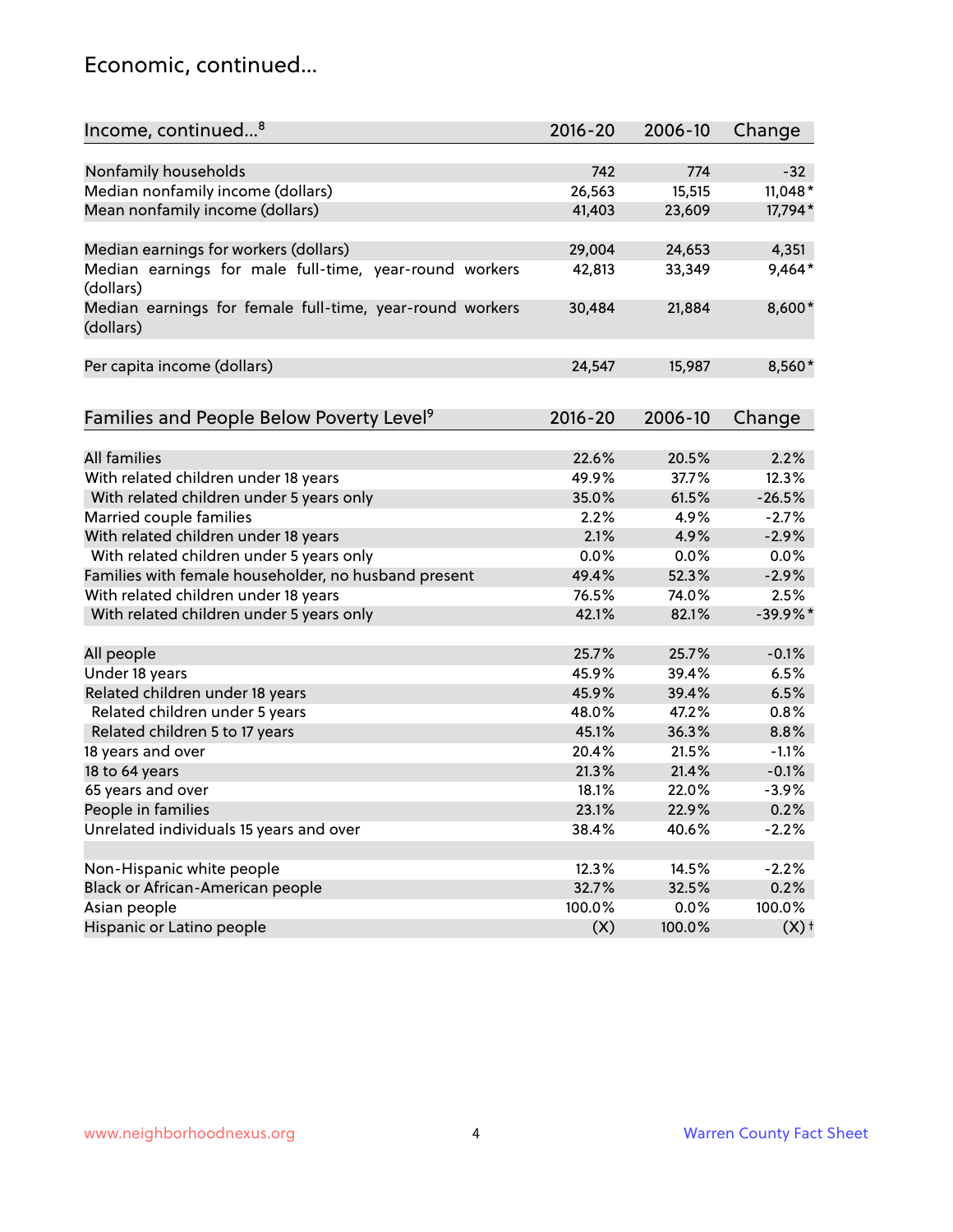# Employment

| Employment Status <sup>10</sup>                                                               | 2010        | 2020    | Change     |
|-----------------------------------------------------------------------------------------------|-------------|---------|------------|
| In Labor Force                                                                                | 2,635       | 2,657   | 2,657      |
| <b>Unemployment Rate</b>                                                                      | 6.8%        | 17.2%   | $-10.4%$   |
| Industry <sup>11</sup>                                                                        | $2016 - 20$ | 2006-10 | Change     |
|                                                                                               |             |         |            |
| Civilian employed population 16 years and over                                                | 2,161       | 2,205   | $-44$      |
| Agriculture, forestry, fishing and hunting, and mining                                        | 4.9%        | 2.4%    | 2.5%       |
| Construction                                                                                  | 2.9%        | 5.6%    | $-2.7%$    |
| Manufacturing                                                                                 | 26.3%       | 32.2%   | $-6.0%$    |
| Wholesale trade                                                                               | 3.5%        | 4.1%    | $-0.7%$    |
| Retail trade                                                                                  | 11.1%       | 12.7%   | $-1.6%$    |
| Transportation and warehousing, and utilities                                                 | 6.8%        | 3.5%    | 3.3%       |
| Information                                                                                   | 0.6%        | 2.1%    | $-1.5%$    |
| Finance and insurance, and real estate and rental and leasing                                 | 1.9%        | 2.3%    | $-0.4%$    |
| Professional, scientific, and management, and administrative<br>and waste management services | 9.7%        | 4.9%    | 4.7%*      |
| Educational services, and health care and social assistance                                   | 20.3%       | 16.0%   | 4.3%       |
| Arts, entertainment, and recreation, and accommodation and<br>food services                   | 2.3%        | 5.1%    | $-2.8%$    |
| Other services, except public administration                                                  | 5.1%        | 3.1%    | 2.0%       |
| Public administration                                                                         | 4.9%        | 6.0%    | $-1.2%$    |
| Occupation <sup>12</sup>                                                                      | $2016 - 20$ | 2006-10 | Change     |
|                                                                                               |             |         |            |
| Civilian employed population 16 years and over                                                | 2,161       | 2,205   | $-44$      |
| Management, business, science, and arts occupations                                           | 20.1%       | 11.1%   | $9.0\%$ *  |
| Service occupations                                                                           | 20.4%       | 15.3%   | 5.1%       |
| Sales and office occupations                                                                  | 19.4%       | 23.6%   | $-4.2%$    |
| Natural<br>and<br>maintenance<br>resources,<br>construction,<br>occupations                   | 11.2%       | 10.5%   | 0.7%       |
| Production, transportation, and material moving occupations                                   | 29.0%       | 39.5%   | $-10.6%$ * |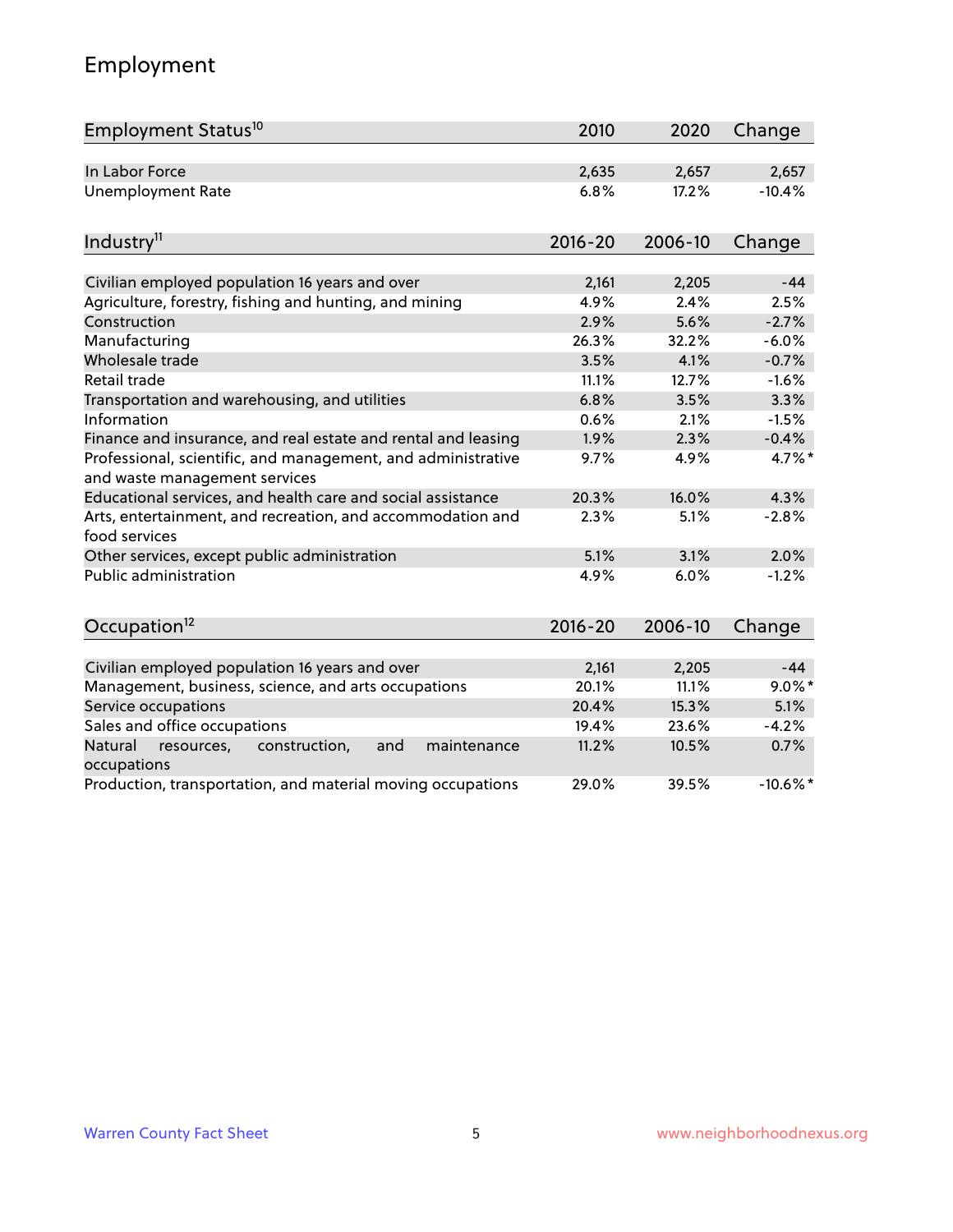# Employment, continued...

| Class of Worker <sup>13</sup>                          | $2016 - 20$ | 2006-10 | Change   |
|--------------------------------------------------------|-------------|---------|----------|
| Civilian employed population 16 years and over         | 2,161       | 2,205   | $-44$    |
| Private wage and salary workers                        | 78.3%       | 82.6%   | $-4.2%$  |
| Government workers                                     | 17.5%       | 15.4%   | 2.1%     |
| Self-employed in own not incorporated business workers | 4.2%        | 2.0%    | 2.2%     |
| Unpaid family workers                                  | 0.0%        | 0.0%    | 0.0%     |
|                                                        |             |         |          |
| Job Flows <sup>14</sup>                                | 2019        | 2010    | Change   |
| Total Jobs in county                                   | 1,209       | 1,268   | $-59$    |
| Held by residents of county                            | 33.2%       | 37.2%   | $-4.1%$  |
| Held by non-residents of county                        | 66.8%       | 62.8%   | 4.1%     |
|                                                        |             |         |          |
| Jobs by Industry Sector <sup>15</sup>                  | 2019        | 2010    | Change   |
| Total Jobs in county                                   | 1,209       | 1,268   | $-59$    |
| Goods Producing sectors                                | 50.1%       | 33.2%   | 16.9%    |
| Trade, Transportation, and Utilities sectors           | 13.5%       | 19.6%   | $-6.1%$  |
| All Other Services sectors                             | 36.4%       | 47.2%   | $-10.8%$ |
|                                                        |             |         |          |
| Total Jobs in county held by county residents          | 401         | 472     | $-71$    |
| <b>Goods Producing sectors</b>                         | 38.9%       | 33.9%   | 5.0%     |
| Trade, Transportation, and Utilities sectors           | 15.2%       | 12.3%   | 2.9%     |
| All Other Services sectors                             | 45.9%       | 53.8%   | $-7.9%$  |
| Jobs by Earnings <sup>16</sup>                         | 2019        | 2010    | Change   |
|                                                        |             |         |          |
| Total Jobs in county                                   | 1,209       | 1,268   | $-59$    |
| Jobs with earnings \$1250/month or less                | 22.1%       | 30.6%   | $-8.5%$  |
| Jobs with earnings \$1251/month to \$3333/month        | 35.0%       | 48.8%   | $-13.8%$ |
| Jobs with earnings greater than \$3333/month           | 42.9%       | 20.6%   | 22.3%    |
| Total Jobs in county held by county residents          | 401         | 472     | -71      |
| Jobs with earnings \$1250/month or less                | 32.7%       | 38.8%   | $-6.1%$  |
| Jobs with earnings \$1251/month to \$3333/month        | 41.1%       | 46.0%   | -4.8%    |
| Jobs with earnings greater than \$3333/month           | 26.2%       | 15.3%   | 10.9%    |
|                                                        |             |         |          |
| Jobs by Age of Worker <sup>17</sup>                    | 2019        | 2010    | Change   |
|                                                        |             |         |          |
| Total Jobs in county                                   | 1,209       | 1,268   | $-59$    |
| Jobs with workers age 29 or younger                    | 14.1%       | 15.6%   | $-1.6%$  |
| Jobs with workers age 30 to 54                         | 56.7%       | 59.5%   | $-2.8%$  |
| Jobs with workers age 55 or older                      | 29.2%       | 24.8%   | 4.4%     |
| Total Jobs in county held by county residents          | 401         | 472     | $-71$    |
| Jobs with workers age 29 or younger                    | 13.7%       | 15.5%   | $-1.8%$  |
| Jobs with workers age 30 to 54                         | 49.9%       | 53.2%   | $-3.3%$  |
| Jobs with workers age 55 or older                      | 36.4%       | 31.4%   | 5.1%     |
|                                                        |             |         |          |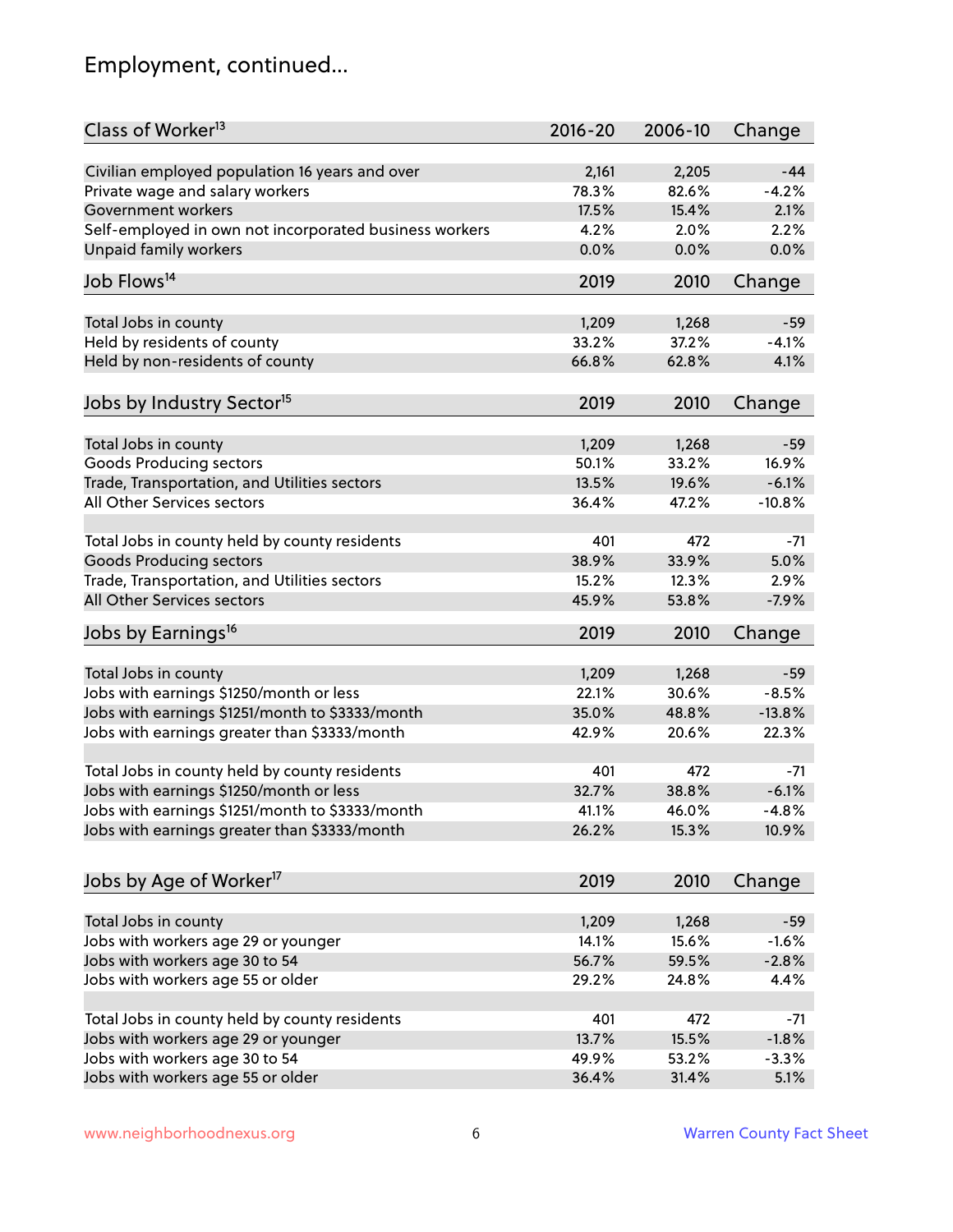#### Education

| Early Learning <sup>18</sup>                        |             |         | 2022      |
|-----------------------------------------------------|-------------|---------|-----------|
| Licensed Capacity of Early Learning Centers         |             |         | 97        |
| Licenced capacity per 1,000 children ages 0-4       |             |         | 340.4     |
| School Enrollment <sup>19</sup>                     | 2022        | 2010    | Change    |
|                                                     |             |         |           |
| <b>Enrolled in Public School</b>                    | 622         | 789     | $-167$    |
| White                                               | 10.0%       | 0.0%    | 10.0%     |
| <b>Black or African-American</b>                    | 85.5%       | 93.9%   | $-8.4%$   |
| Asian                                               | 0.0%        | 0.0%    | 0.0%      |
| Native American                                     | 0.0%        | 0.0%    | 0.0%      |
| Pacific Islander                                    | 0.2%        | 0.0%    | 0.0%      |
| <b>Biracial or Multi-Racial</b>                     | 3.4%        | 0.0%    | 3.4%      |
| Hispanic or Latino                                  | 1.0%        | 0.0%    | 1.0%      |
| Georgia Milestones: 3rd Grade Reading <sup>20</sup> |             |         | 2019      |
|                                                     |             |         |           |
| <b>Number of Students Tested</b>                    |             |         | 53        |
| Proficient or Distinguished                         |             |         | 13.2%     |
| Georgia Milestones: 8th Grade Math <sup>21</sup>    |             |         | 2019      |
| <b>Number of Students Tested</b>                    |             |         | 29        |
| Proficient or Distinguished                         |             |         | 51.7%     |
| Graduation Rates <sup>22</sup>                      | 2021        | 2012    | Change    |
|                                                     |             |         |           |
| Cohort                                              | 45          | 55      | $-10$     |
| <b>High School Graduation Rate</b>                  | 82.2%       | 81.8%   | 0.4%      |
| Educational Attainment <sup>23</sup>                | $2016 - 20$ | 2006-10 | Change    |
|                                                     |             |         |           |
| Population 25 years and over                        | 3,899       | 4,029   | $-130*$   |
| Less than 9th grade                                 | 10.3%       | 15.5%   | $-5.2%$   |
| 9th to 12th grade, no diploma                       | 14.6%       | 14.8%   | $-0.2%$   |
| High school graduate (includes equivalency)         | 41.3%       | 47.0%   | $-5.6%$   |
| Some college, no degree                             | 17.4%       | 11.7%   | $5.7\%$ * |
| Associate's degree                                  | 5.8%        | 6.3%    | $-0.4%$   |
| Bachelor's degree                                   | 7.1%        | 3.2%    | $3.9\%$ * |
| Graduate or professional degree                     | 3.5%        | 1.5%    | $1.9\%$   |
| Percent high school graduate or higher              | 75.1%       | 69.6%   | 5.4%      |
| Percent bachelor's degree or higher                 | 10.5%       | 4.7%    | 5.8%      |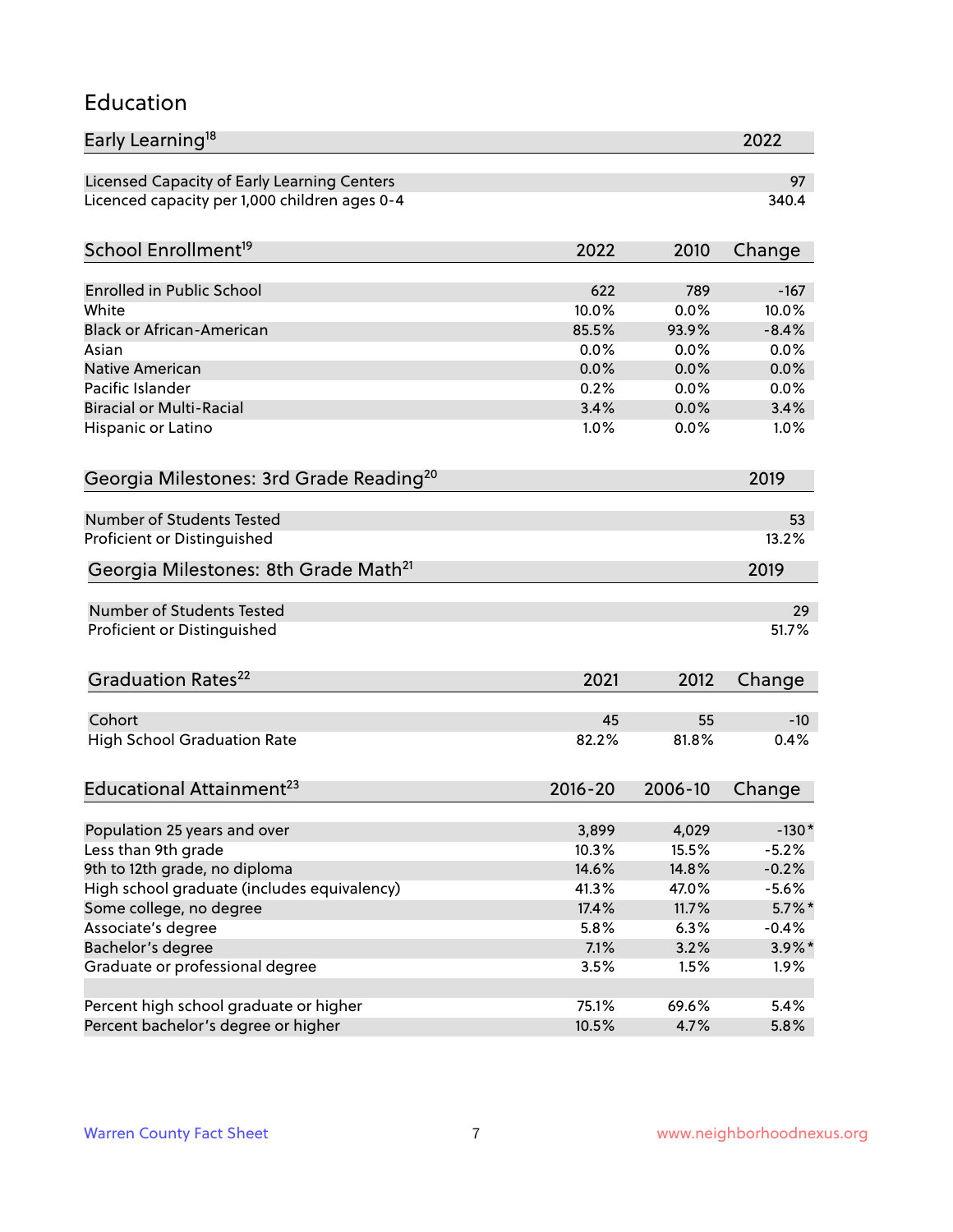### Housing

| Households by Type <sup>24</sup>                     | 2016-20     | 2006-10 | Change    |
|------------------------------------------------------|-------------|---------|-----------|
|                                                      |             |         |           |
| <b>Total households</b>                              | 2,261       | 2,357   | $-96$     |
| Family households (families)                         | 67.2%       | 67.2%   | 0.0%      |
| With own children under 18 years                     | 19.8%       | 23.0%   | $-3.2%$   |
| Married-couple family                                | 36.4%       | 40.1%   | $-3.6%$   |
| With own children of the householder under 18 years  | 8.1%        | 10.7%   | $-2.6%$   |
| Male householder, no wife present, family            | 6.2%        | 4.5%    | 1.7%      |
| With own children of the householder under 18 years  | 1.1%        | 0.7%    | 0.4%      |
| Female householder, no husband present, family       | 24.5%       | 22.6%   | 2.0%      |
| With own children of the householder under 18 years  | 10.6%       | 11.6%   | $-1.0%$   |
| Nonfamily households                                 | 32.8%       | 32.8%   | $-0.0%$   |
| Householder living alone                             | 31.4%       | 28.6%   | 2.7%      |
| 65 years and over                                    | 12.1%       | 13.8%   | $-1.7%$   |
| Households with one or more people under 18 years    | 24.9%       | 27.9%   | $-3.0%$   |
| Households with one or more people 65 years and over | 37.2%       | 30.2%   | $6.9\%$ * |
|                                                      |             |         |           |
| Average household size                               | 2.29        | 2.49    | $-0.20$   |
| Average family size                                  | 2.84        | 3.09    | $-0.25$   |
| Housing Occupancy <sup>25</sup>                      | $2016 - 20$ | 2006-10 | Change    |
|                                                      |             |         |           |
| Total housing units                                  | 2,987       | 2,954   | 33        |
| Occupied housing units                               | 75.7%       | 79.8%   | $-4.1%$   |
| Vacant housing units                                 | 24.3%       | 20.2%   | 4.1%      |
| Homeowner vacancy rate                               | 0.0         | 1.5     | $-1.5$    |
| Rental vacancy rate                                  | 2.6         | 4.7     | $-2.1$    |
|                                                      |             |         |           |
| Units in Structure <sup>26</sup>                     | 2016-20     | 2006-10 | Change    |
|                                                      | 2,987       | 2,954   | 33        |
| Total housing units<br>1-unit, detached              | 52.7%       | 53.5%   | $-0.9%$   |
|                                                      |             |         |           |
| 1-unit, attached                                     | 1.6%        | 0.6%    | $1.0\%$ * |
| 2 units                                              | 2.7%        | 3.1%    | $-0.3%$   |
| 3 or 4 units                                         | 1.1%        | 4.1%    | $-3.0%$   |
| 5 to 9 units                                         | 1.8%        | 1.3%    | 0.5%      |
| 10 to 19 units                                       | 2.0%        | 0.3%    | $1.7\%$ * |
| 20 or more units                                     | 1.3%        | 0.5%    | 0.8%      |
| Mobile home                                          | 36.8%       | 36.6%   | 0.1%      |
| Boat, RV, van, etc.                                  | 0.0%        | 0.0%    | 0.0%      |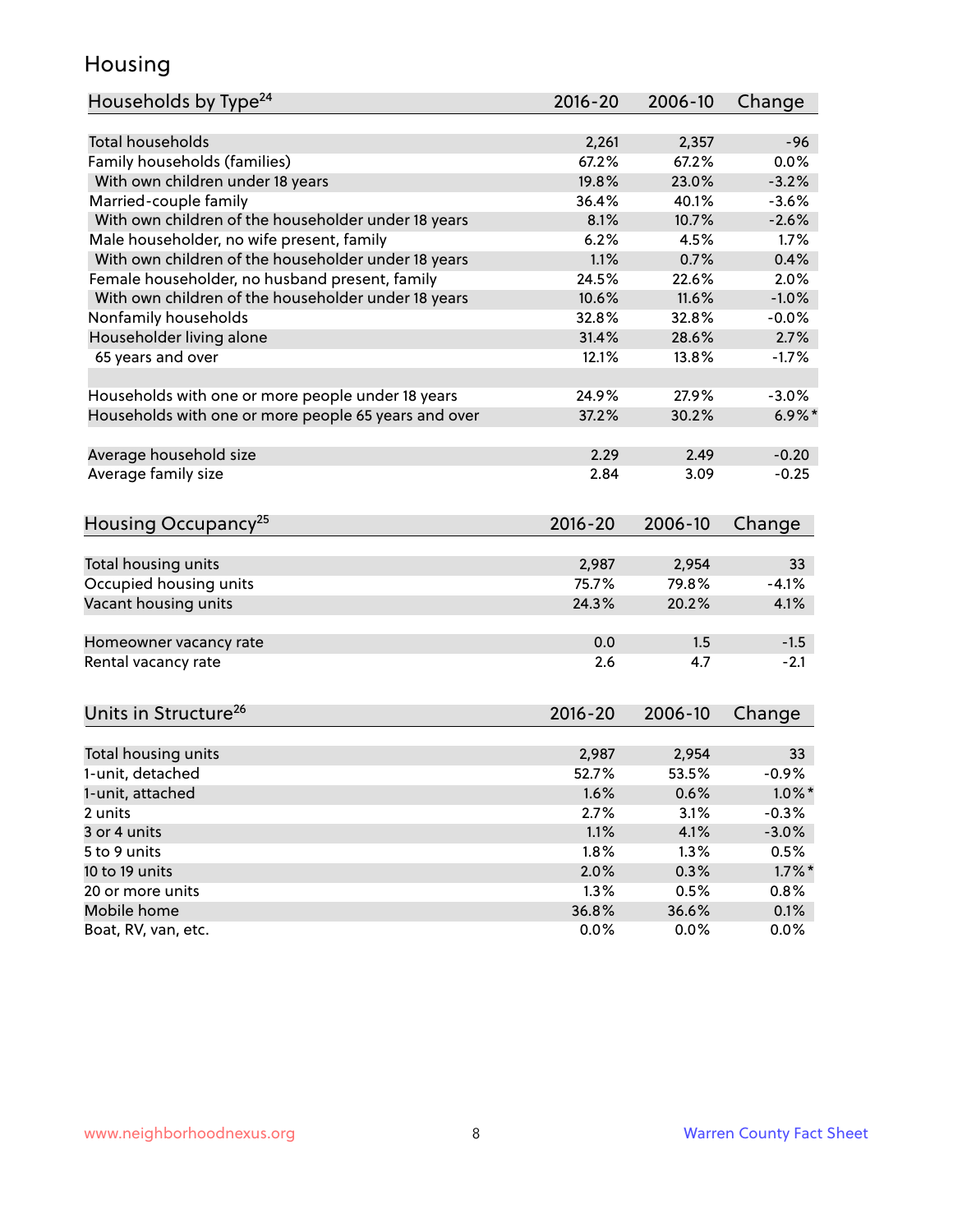# Housing, Continued...

| Year Structure Built <sup>27</sup>             | 2016-20       | 2006-10       | Change       |
|------------------------------------------------|---------------|---------------|--------------|
| Total housing units                            | 2,987         | 2,954         | 33           |
| Built 2014 or later                            | 1.4%          | (X)           | (X)          |
| Built 2010 to 2013                             | 1.4%          | (X)           | (X)          |
| Built 2000 to 2009                             | 11.6%         | 4.1%          | $7.6\%$ *    |
| Built 1990 to 1999                             | 22.1%         | 19.0%         | 3.1%         |
| Built 1980 to 1989                             | 10.0%         | 17.5%         | $-7.5%$ *    |
| Built 1970 to 1979                             | 20.5%         |               |              |
| Built 1960 to 1969                             | 10.8%         | 20.1%<br>9.1% | 0.4%<br>1.7% |
|                                                |               |               |              |
| Built 1950 to 1959                             | 11.1%<br>1.2% | 6.3%          | 4.8%*        |
| Built 1940 to 1949                             |               | 4.2%          | $-3.0\%$ *   |
| Built 1939 or earlier                          | 10.0%         | 19.9%         | $-9.9%$ *    |
| Housing Tenure <sup>28</sup>                   | $2016 - 20$   | 2006-10       | Change       |
| Occupied housing units                         | 2,261         | 2,357         | $-96$        |
| Owner-occupied                                 | 66.4%         | 70.8%         | $-4.4%$      |
| Renter-occupied                                | 33.6%         | 29.2%         | 4.4%         |
|                                                |               |               |              |
| Average household size of owner-occupied unit  | 2.19          | 2.53          | $-0.34$      |
| Average household size of renter-occupied unit | 2.49          | 2.39          | 0.10         |
| Residence 1 Year Ago <sup>29</sup>             | $2016 - 20$   | 2006-10       | Change       |
| Population 1 year and over                     | 5,233         | 5,846         | $-613*$      |
| Same house                                     | 93.4%         | 92.4%         | 1.0%         |
| Different house in the U.S.                    | 6.6%          | 7.6%          | $-1.0%$      |
|                                                |               | 3.5%          |              |
| Same county                                    | 4.2%          |               | 0.7%         |
| Different county<br>Same state                 | 2.4%          | 4.1%          | $-1.7%$      |
|                                                | 1.7%          | 2.7%          | $-0.9%$      |
| Different state                                | 0.7%          | 1.5%          | $-0.8%$      |
| Abroad                                         | 0.0%          | 0.0%          | 0.0%         |
| Value of Housing Unit <sup>30</sup>            | 2016-20       | 2006-10       | Change       |
| Owner-occupied units                           | 1,502         | 1,669         | $-167$       |
| Less than \$50,000                             | 37.2%         | 45.0%         | $-7.8%$      |
| \$50,000 to \$99,999                           | 34.1%         | 31.9%         | 2.2%         |
| \$100,000 to \$149,999                         | 8.6%          | 12.0%         | $-3.4%$      |
| \$150,000 to \$199,999                         | 6.5%          | 6.9%          | $-0.4%$      |
| \$200,000 to \$299,999                         | 6.3%          | 2.3%          | 4.0%         |
| \$300,000 to \$499,999                         | 5.1%          | 1.0%          | 4.2%*        |
| \$500,000 to \$999,999                         | 2.1%          | 1.0%          | 1.2%         |
| \$1,000,000 or more                            | 0.1%          | 0.0%          | 0.1%         |
| Median (dollars)                               | 64,600        | 61,100        | 3,500        |
| Mortgage Status <sup>31</sup>                  | $2016 - 20$   | 2006-10       | Change       |
|                                                |               |               |              |
| Owner-occupied units                           | 1,502         | 1,669         | $-167$       |
| Housing units with a mortgage                  | 36.5%         | 44.8%         | $-8.3%$      |
| Housing units without a mortgage               | 63.5%         | 55.2%         | 8.3%         |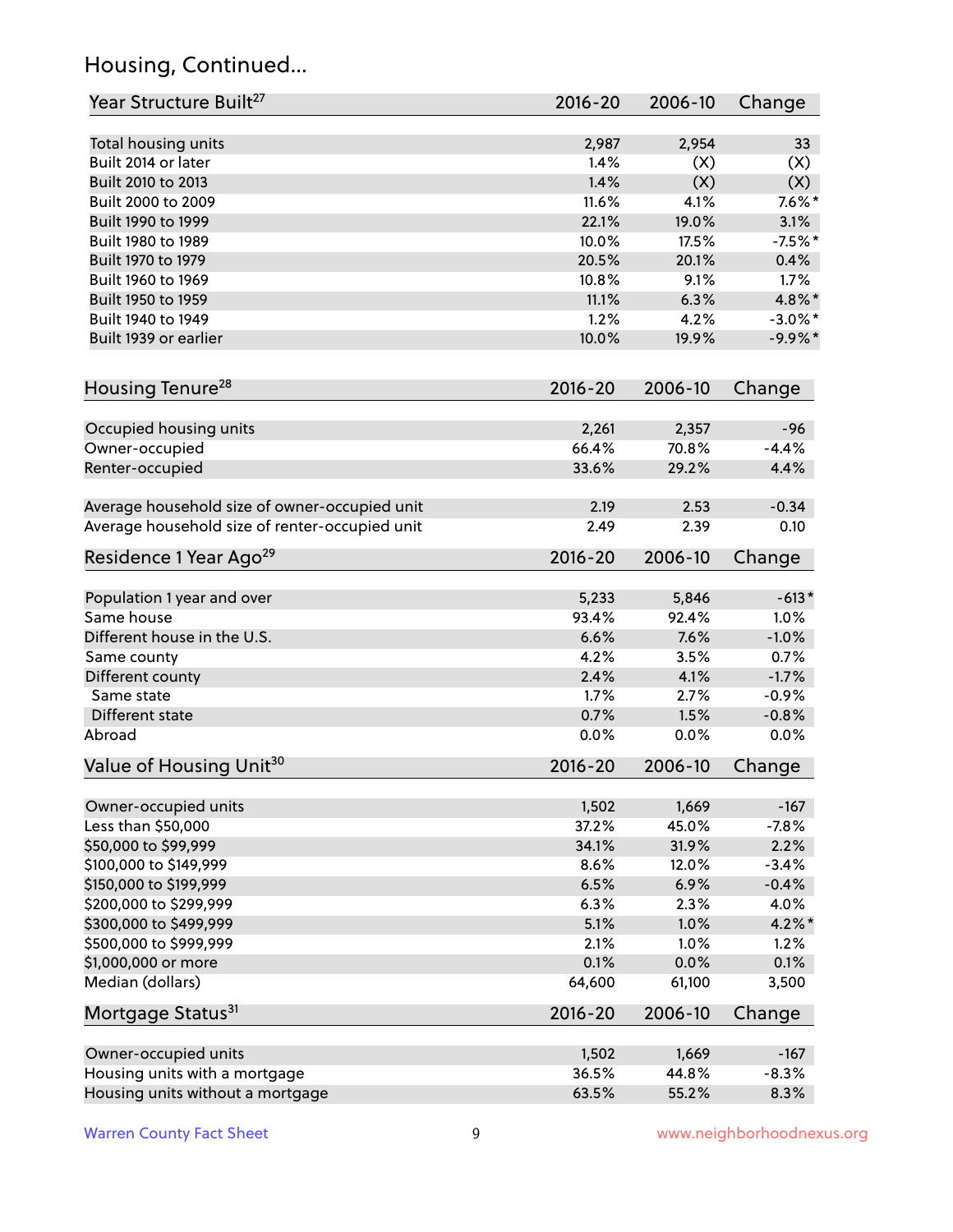# Housing, Continued...

| Selected Monthly Owner Costs <sup>32</sup>                                            | 2016-20        | 2006-10 | Change         |
|---------------------------------------------------------------------------------------|----------------|---------|----------------|
| Housing units with a mortgage                                                         | 548            | 747     | $-199$         |
| Less than \$300                                                                       | 0.0%           | 0.7%    | $-0.7%$        |
| \$300 to \$499                                                                        | 1.6%           | 1.9%    | $-0.2%$        |
| \$500 to \$999                                                                        | 47.1%          | 67.2%   | $-20.1\%$ *    |
| \$1,000 to \$1,499                                                                    | 34.5%          | 27.8%   | 6.6%           |
| \$1,500 to \$1,999                                                                    | 4.0%           | 1.3%    | $2.7\%$ *      |
| \$2,000 to \$2,999                                                                    | 8.9%           | 0.0%    | 8.9%           |
| \$3,000 or more                                                                       | 3.8%           | 1.1%    | $2.8\%$ *      |
| Median (dollars)                                                                      | 1,014          | 866     | $148*$         |
| Housing units without a mortgage                                                      | 954            | 922     | 32             |
| Less than \$150                                                                       | 3.1%           | 11.5%   | $-8.4%$        |
| \$150 to \$249                                                                        | 18.2%          | 16.6%   | 1.6%           |
| \$250 to \$349                                                                        | 21.5%          | 29.0%   | $-7.5%$        |
| \$350 to \$499                                                                        | 25.8%          | 13.9%   | 11.9%*         |
| \$500 to \$699                                                                        | 20.4%          | 17.9%   | 2.5%           |
| \$700 or more                                                                         | 10.9%          | 11.2%   | $-0.3%$        |
| Median (dollars)                                                                      | 389            | 331     | $58*$          |
| Selected Monthly Owner Costs as a Percentage of<br>Household Income <sup>33</sup>     | $2016 - 20$    |         | Change         |
| Housing units with a mortgage (excluding units where<br>SMOCAPI cannot be computed)   | 546            | 747     | $-201$         |
| Less than 20.0 percent                                                                | 38.1%          | 49.3%   | $-11.2%$       |
| 20.0 to 24.9 percent                                                                  | 20.9%          | 1.5%    | 19.4%*         |
| 25.0 to 29.9 percent                                                                  | 17.0%          | 8.8%    | 8.2%           |
| 30.0 to 34.9 percent                                                                  | 1.5%           | 13.3%   | $-11.8%$       |
| 35.0 percent or more                                                                  | 22.5%          | 27.2%   | $-4.6%$        |
| Not computed                                                                          | $\overline{2}$ | 0       | $\overline{2}$ |
| Housing unit without a mortgage (excluding units where<br>SMOCAPI cannot be computed) | 954            | 901     | 53             |
| Less than 10.0 percent                                                                | 39.5%          | 34.9%   | 4.7%           |
| 10.0 to 14.9 percent                                                                  | 15.3%          | 18.1%   | $-2.8%$        |
| 15.0 to 19.9 percent                                                                  | 17.0%          | 14.2%   | 2.8%           |
| 20.0 to 24.9 percent                                                                  | 8.5%           | 6.1%    | 2.4%           |
| 25.0 to 29.9 percent                                                                  | 10.0%          | 3.3%    | $6.6\%*$       |
| 30.0 to 34.9 percent                                                                  | 5.9%           | 6.2%    | $-0.3%$        |
| 35.0 percent or more                                                                  | 3.9%           | 17.2%   | $-13.3\%$ *    |
| Not computed                                                                          | $\pmb{0}$      | 21      | $-21$          |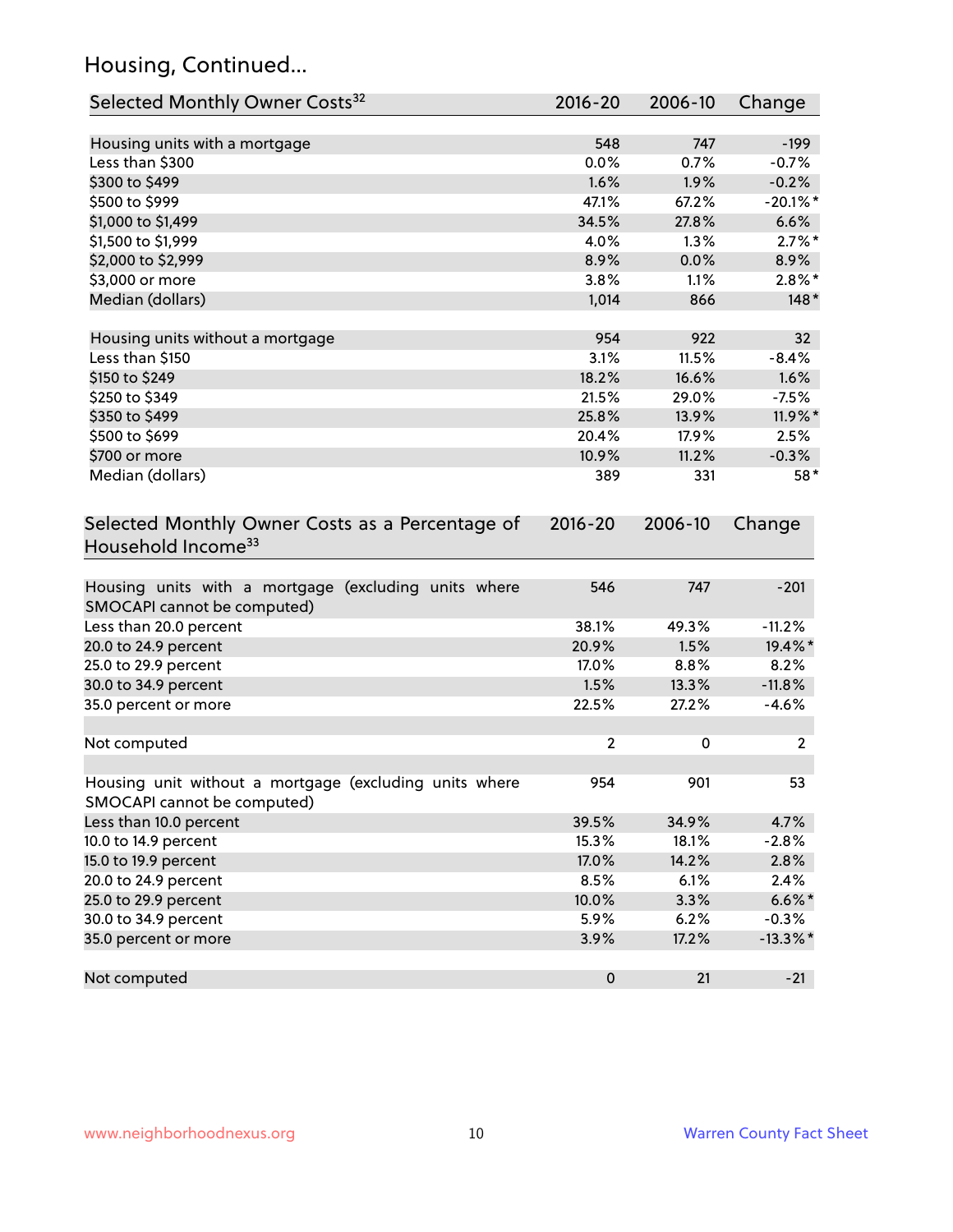#### Housing, Continued...

| Gross Rent <sup>34</sup>                                     | 2016-20     | $2006 - 10$ | Change      |
|--------------------------------------------------------------|-------------|-------------|-------------|
|                                                              |             |             |             |
| Occupied units paying rent                                   | 690         | 609         | 81          |
| Less than \$200                                              | 11.0%       | 6.4%        | 4.6%        |
| \$200 to \$499                                               | 33.8%       | 52.5%       | $-18.8\%$ * |
| \$500 to \$749                                               | 30.9%       | 23.2%       | 7.7%        |
| \$750 to \$999                                               | 12.2%       | 16.9%       | $-4.7%$     |
| \$1,000 to \$1,499                                           | 6.7%        | $0.0\%$     | 6.7%        |
| \$1,500 to \$1,999                                           | 0.0%        | 1.0%        | $-1.0%$     |
| \$2,000 or more                                              | 5.5%        | 0.0%        | 5.5%        |
| Median (dollars)                                             | 571         | 468         | $103*$      |
| No rent paid                                                 | 69          | 79          | $-10$       |
| Gross Rent as a Percentage of Household Income <sup>35</sup> | $2016 - 20$ | 2006-10     | Change      |
| Occupied units paying rent (excluding units where GRAPI      | 587         | 578         | 9           |
| cannot be computed)                                          |             |             |             |
| Less than 15.0 percent                                       | 19.9%       | 14.5%       | 5.4%        |
| 15.0 to 19.9 percent                                         | 13.6%       | 5.0%        | $8.6\%$ *   |
| 20.0 to 24.9 percent                                         | 15.7%       | $9.0\%$     | 6.7%        |

25.0 to 29.9 percent 12.4% 13.8% -1.4% 30.0 to 34.9 percent 4.4% 11.1% -6.6% 11.1% -6.6% 11.1% -6.6% 11.1% -6.6% 11.1% -6.6% 11.1% 12.6% 12.6% 12.6%

Not computed and the computed computed the computed computed in the computed of  $172$  and  $62$ 

35.0 percent or more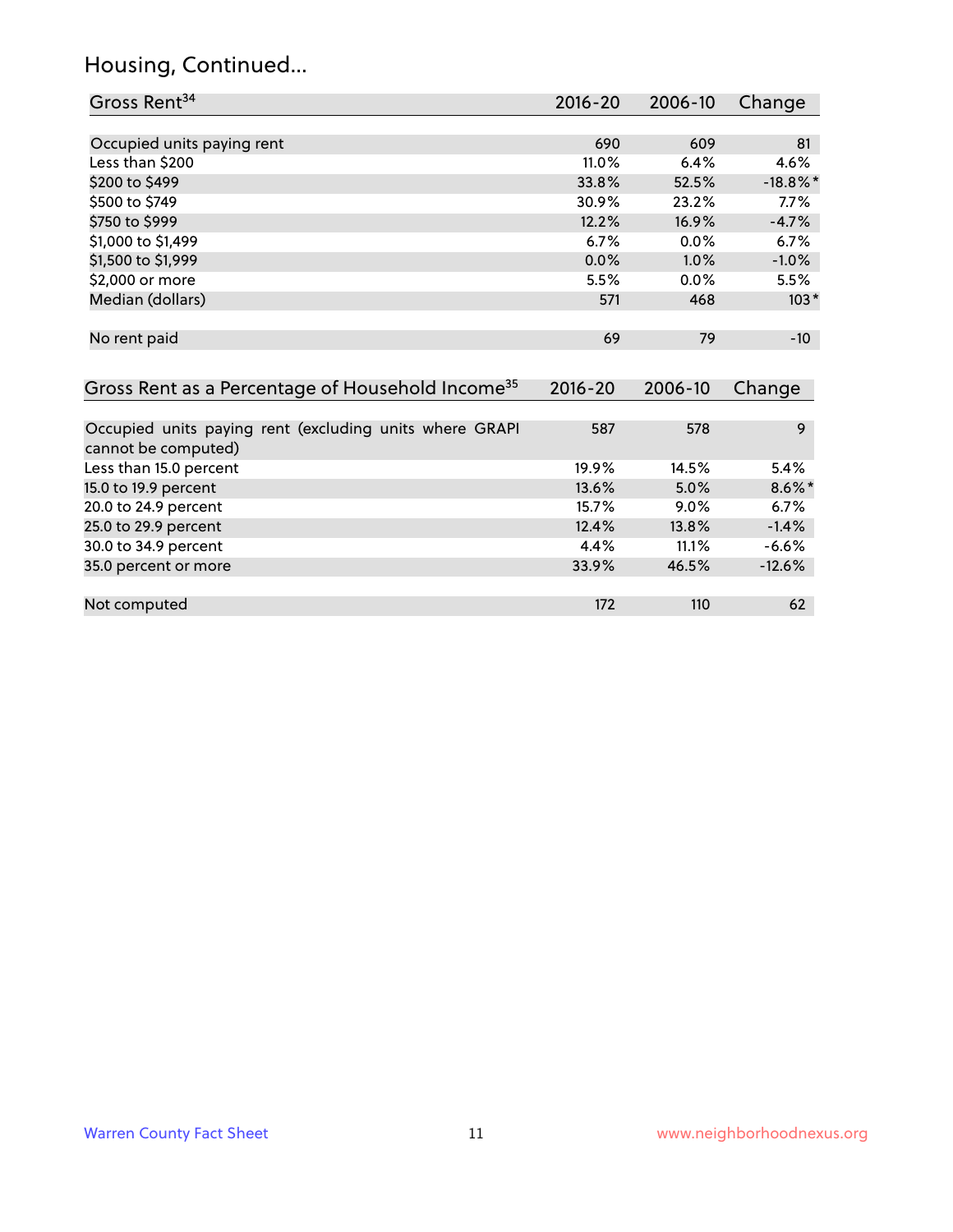# Community Involvement

| Voter Registration and Turnout <sup>36</sup> | 2020  |
|----------------------------------------------|-------|
|                                              |       |
| Active registered voters                     | 3.756 |
| Number voted in Presidential election        | 2.632 |
| Percent voted in Presidential election       | 70.1% |

# Transportation

| Commuting to Work <sup>37</sup>           | 2016-20     | 2006-10 | Change  |
|-------------------------------------------|-------------|---------|---------|
|                                           |             |         |         |
| Workers 16 years and over                 | 2,130       | 2,184   | $-54$   |
| Car, truck, or van - drove alone          | 88.4%       | 81.2%   | $7.2\%$ |
| Car, truck, or van - carpooled            | 6.9%        | 12.3%   | $-5.4%$ |
| Public transportation (excluding taxicab) | 0.1%        | 0.5%    | $-0.4%$ |
| Walked                                    | 1.6%        | 2.0%    | $-0.3%$ |
| Other means                               | 1.5%        | 1.4%    | 0.1%    |
| Worked at home                            | 1.5%        | 2.7%    | $-1.2%$ |
|                                           |             |         |         |
| Mean travel time to work (minutes)        | 26.2        | 22.6    | $3.6*$  |
|                                           |             |         |         |
| Vehicles Available <sup>38</sup>          | $2016 - 20$ | 2006-10 | Change  |
|                                           |             |         |         |
| Occupied housing units                    | 2,261       | 2,357   | $-96$   |
| No vehicles available                     | 13.4%       | 12.3%   | 1.1%    |
| 1 vehicle available                       | 30.9%       | 37.4%   | $-6.5%$ |
| 2 vehicles available                      | 31.8%       | 28.9%   | 2.9%    |
| 3 or more vehicles available              | 23.9%       | 21.4%   | 2.5%    |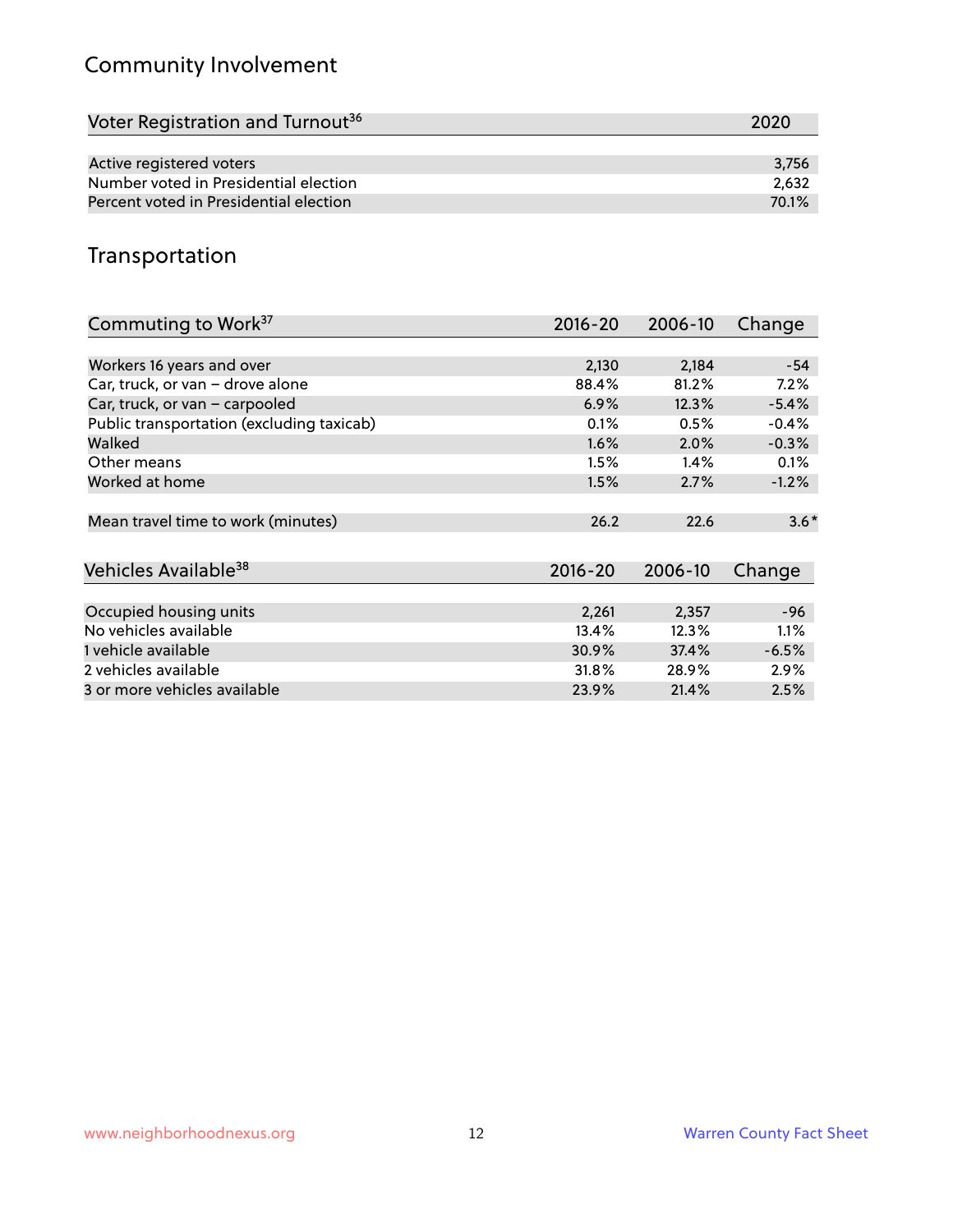#### Health

| Health Insurance coverage <sup>39</sup> | 2016-20 |
|-----------------------------------------|---------|
|-----------------------------------------|---------|

| Civilian Noninstitutionalized Population                | 5,189 |
|---------------------------------------------------------|-------|
| With health insurance coverage                          | 89.0% |
| With private health insurance coverage                  | 52.5% |
| With public health coverage                             | 47.2% |
| No health insurance coverage                            | 11.0% |
| Civilian Noninstitutionalized Population Under 19 years | 1,097 |
| No health insurance coverage                            | 1.6%  |
| Civilian Noninstitutionalized Population 19 to 64 years | 2,979 |
| In labor force:                                         | 2,082 |
| Employed:                                               | 2,017 |
| With health insurance coverage                          | 82.9% |
| With private health insurance coverage                  | 18.5% |
| With public coverage                                    | 7.9%  |
| No health insurance coverage                            | 17.1% |
| Unemployed:                                             | 65    |
| With health insurance coverage                          | 32.3% |
| With private health insurance coverage                  | 18.5% |
| With public coverage                                    | 13.8% |
| No health insurance coverage                            | 67.7% |
| Not in labor force:                                     | 897   |
| With health insurance coverage                          | 81.9% |
| With private health insurance coverage                  | 29.2% |
| With public coverage                                    | 55.5% |
| No health insurance coverage                            | 18.1% |

| <b>Health Factors</b>                                                                   | <b>Most Recent</b> |
|-----------------------------------------------------------------------------------------|--------------------|
|                                                                                         |                    |
| Premature Death (YPLL before age 75 per 100,000 population, age-adjusted) <sup>40</sup> | 13,005.9           |

| Thermaters Death (The Bergie age to per reviewe population, age adjusted) |         |
|---------------------------------------------------------------------------|---------|
| Average number of Physically Unhealthy Days <sup>41</sup>                 | 5.6     |
| Average number of Mentally Unhealthy Days <sup>42</sup>                   | 6.0     |
| Low Birthweight Births <sup>43</sup>                                      | 13.4%   |
| Diabetes Prevalence <sup>44</sup>                                         | 16.5%   |
| HIV Prevalence (per 100,000 population) <sup>45</sup>                     | 463.6   |
| Rate, Deduplicated ER Visits for Asthma, Ages 0-17 <sup>46</sup>          | 1,380.1 |